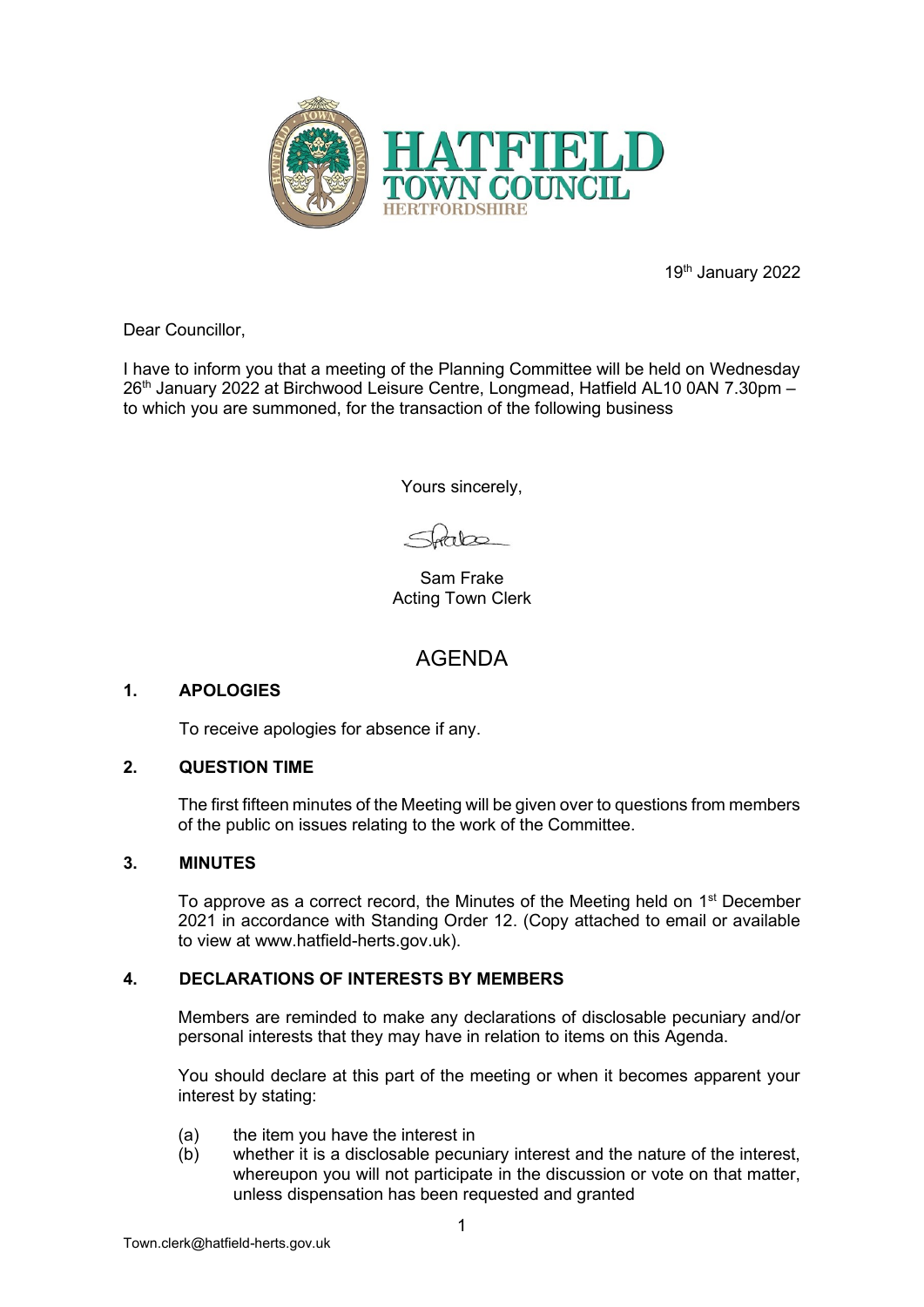(c) whether it is a personal interest and the nature of the interest

Members are also reminded of their obligation to report any amendment to their Register of Interests to the Town Clerk as soon as it becomes apparent.

## **5. LINK DRIVE CAR PARK LINK DRIVE HATFIELD AL10 8TY 6/2019/2431/MAJ**

Update from Cllr Brennan regarding the above application and the meeting of DMC on 20<sup>th</sup> January.

### **6. PLANNING LIST**

To consider the Planning Applications attached

#### **To All Members of the Planning Committee**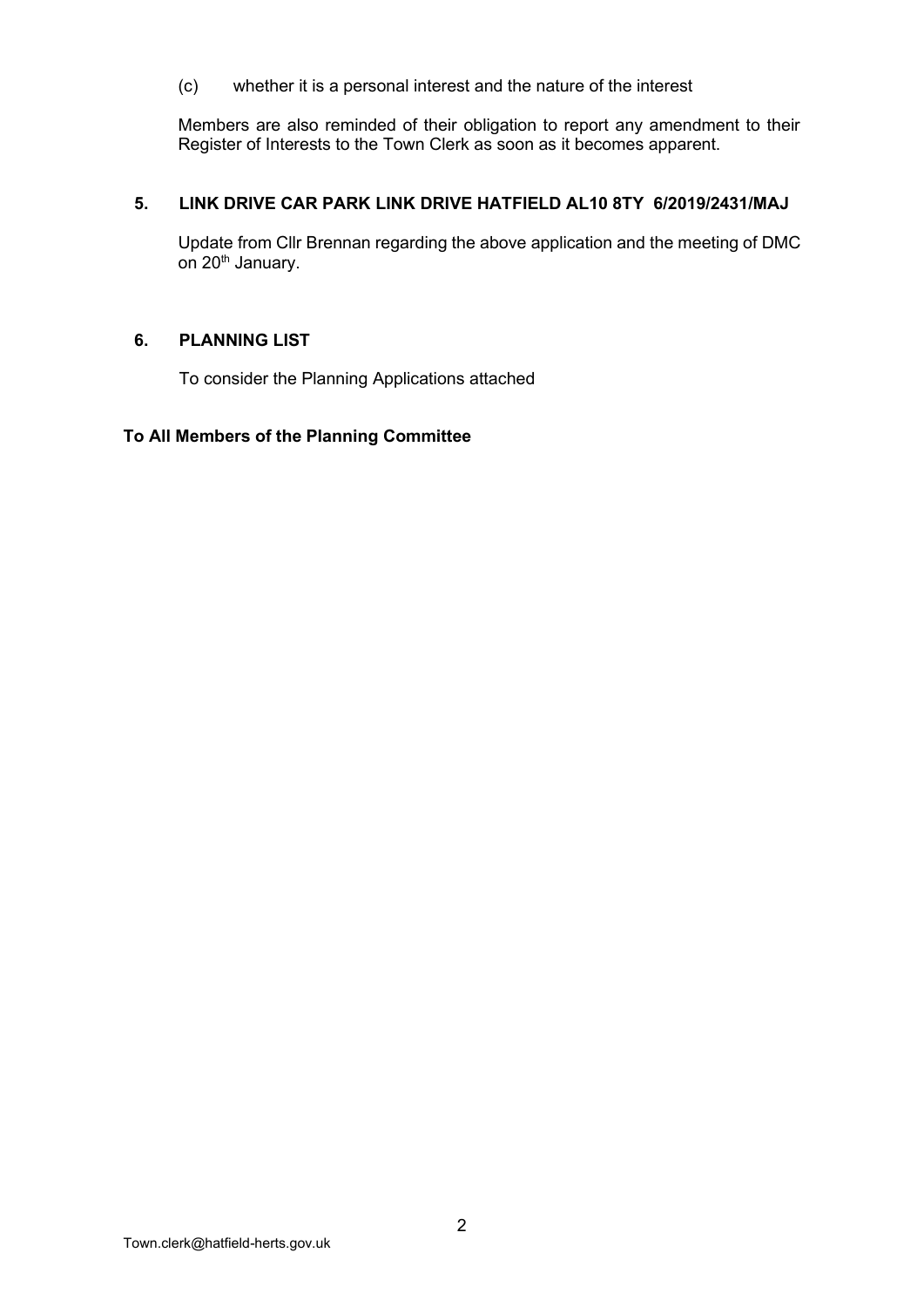| <b>Hatfield Town Council - outstanding consultations</b>                          |                                                           |                                                                                                                                                                                                                                                                                                                                                       |                        |                                      |  |  |  |
|-----------------------------------------------------------------------------------|-----------------------------------------------------------|-------------------------------------------------------------------------------------------------------------------------------------------------------------------------------------------------------------------------------------------------------------------------------------------------------------------------------------------------------|------------------------|--------------------------------------|--|--|--|
| The following applications may have comments submitted and presented to committee |                                                           |                                                                                                                                                                                                                                                                                                                                                       |                        |                                      |  |  |  |
| should a 'major objection' be submitted                                           |                                                           |                                                                                                                                                                                                                                                                                                                                                       |                        |                                      |  |  |  |
| <b>Application</b><br><b>Number</b>                                               | <b>Address</b>                                            | <b>Proposal</b>                                                                                                                                                                                                                                                                                                                                       | <b>Case Officer</b>    | <b>Consult</b><br><b>Expiry Date</b> |  |  |  |
| 6/2021/3466/HOUSE                                                                 | 19<br>Peregrine<br>Way<br>Hatfield<br><b>AL10 9UP</b>     | Erection of loft<br>conversion including 1 x<br>rear facing dormer and<br>insertion of 2 x front<br>facing roof lights.                                                                                                                                                                                                                               | Ms Elizabeth<br>Mugova | 27/01/2022                           |  |  |  |
| 6/2021/3353/HOUSE                                                                 | 49 Mulberry<br>Mead<br>Hatfield<br><b>AL10 9EH</b>        | Erection of a single<br>storey front and side<br>extension following<br>conversion of garage into<br>a habitable space.                                                                                                                                                                                                                               | Ms Kirsty<br>Shirley   | 27/01/2022                           |  |  |  |
| 6/2021/3374/HOUSE                                                                 | 34 Brocket<br>Road<br>Welwyn<br>Garden<br>City AL8<br>7TY | Alterations to the roof<br>including a hip to gable<br>alteration/ increase in<br>roof height to alter the<br>existing double pitch to a<br>single pitch along with<br>the addition of a rear<br>facing dormer                                                                                                                                        | Ms Ashley<br>Ransome   | 28/01/2022                           |  |  |  |
| 6/2021/3396/HOUSE                                                                 | 75 Woods<br>Avenue<br>Hatfield<br><b>AL10 8QF</b>         | Erection of single storey<br>front and rear extensions.                                                                                                                                                                                                                                                                                               | Ms Ashley<br>Ransome   | 31/01/2022                           |  |  |  |
| 6/2021/3402/FULL                                                                  | 2 Mulberry<br>Mead<br>Hatfield<br><b>AL10 9EN</b>         | Change of use of private<br>residential dwelling (Use<br>Class C3) to Children's<br>Home (Use Class C2).                                                                                                                                                                                                                                              | Ms Ashley<br>Ransome   | 01/02/2022                           |  |  |  |
| 6/2021/3422/MAJ                                                                   | Salisbury<br>Square<br>Hatfield<br>AL9 5AD                | Erection of 1 x building<br>containing 3 x flats, 11 x<br>offices and 1 x retail unit<br>(Use Class E), erection<br>of 5 x terrace houses<br>with parking and<br>associated works,<br>involving demolition of<br>existing shopping parade<br>with 7 x maisonettes<br>above, alterations to<br>existing parking area and<br>erection of a parking area | Ms Ashley<br>Ransome   | 01/02/2022                           |  |  |  |